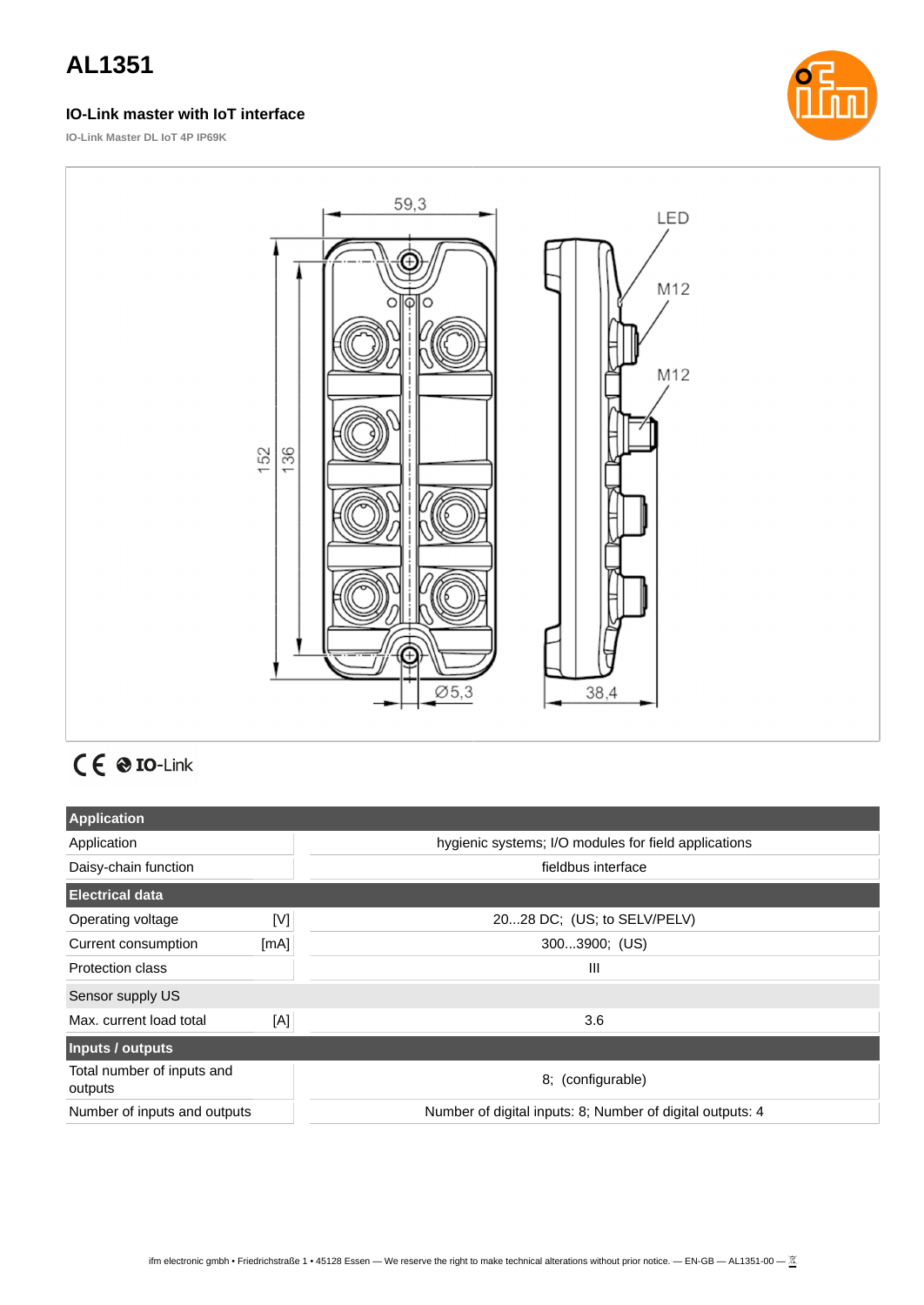#### **IO-Link master with IoT interface**

**IO-Link Master DL IoT 4P IP69K**



| <b>Inputs</b>                                       |             |                                                                                       |  |
|-----------------------------------------------------|-------------|---------------------------------------------------------------------------------------|--|
| Number of digital inputs                            |             | 8; (IO-Link Port Class A: 4 x 2)                                                      |  |
| Switching level high                                | $[{\sf V}]$ | 1130                                                                                  |  |
| Switching level low                                 | [<]         | 05                                                                                    |  |
| Digital inputs protected                            |             | yes                                                                                   |  |
| against short circuits                              |             |                                                                                       |  |
| <b>Outputs</b>                                      |             |                                                                                       |  |
| Number of digital outputs                           |             | 4; (IO-Link Port Class A: 4 x 1)<br>300                                               |  |
| Max. current load per output<br>Short-circuit proof | [mA]        |                                                                                       |  |
|                                                     |             | yes                                                                                   |  |
| <b>Interfaces</b><br>Communication interface        |             |                                                                                       |  |
|                                                     |             | Ethernet; IO-Link                                                                     |  |
| Ethernet - Internet of Things                       |             |                                                                                       |  |
| <b>Transmission standard</b>                        |             | 10Base-T; 100Base-TX                                                                  |  |
| <b>Transmission rate</b>                            |             | 10; 100                                                                               |  |
| Protocol                                            |             | <b>MQTT JSON</b><br>IP address: 169.254.x.x                                           |  |
|                                                     |             | subnet mask: 255.255.0.0                                                              |  |
| <b>Factory settings</b>                             |             | gateway IP address: 0.0.0.0                                                           |  |
|                                                     |             | MAC address: see type label                                                           |  |
| Note on interfaces                                  |             | Secure protocol: HTTPS                                                                |  |
| <b>IO-Link Master</b>                               |             |                                                                                       |  |
| Transmission type                                   |             | COM1 (4,8 kBaud); COM2 (38,4 kBaud); COM3 (230,4 kBaud)                               |  |
| IO-Link revision                                    |             | 1.1                                                                                   |  |
| Number of ports class A                             |             | 4                                                                                     |  |
| <b>Operating conditions</b>                         |             |                                                                                       |  |
| Ambient temperature                                 | [°C]        | $-2560$                                                                               |  |
| Storage temperature                                 | [°C]        | $-2585$                                                                               |  |
| Max. relative air humidity                          | $[%]$       | 90                                                                                    |  |
| Protection                                          |             | IP 65; IP 66; IP 67; IP 69K; (operation with stainless steel protective caps: IP 69K) |  |
| Protection rating (NEMA 250)                        |             | 6P                                                                                    |  |
| Degree of soiling                                   |             | 2                                                                                     |  |
| Chemical media                                      |             | ISO 16750-5<br>HLP, CC, DB, DC, DD, CA                                                |  |
|                                                     |             | NEMA 250 5.13.1<br>AA                                                                 |  |
| <b>Tests / approvals</b>                            |             |                                                                                       |  |
| <b>EMC</b>                                          |             | EN 61000-6-2<br>EN 61000-6-4                                                          |  |
| Shock resistance                                    |             | DIN EN 60068-2-27                                                                     |  |
| Vibration resistance                                |             | DIN EN 60068-2-64 2009-04                                                             |  |
| <b>MTTF</b>                                         | [years]     | DIN EN 60068-2-6 2008-10<br>126                                                       |  |
| <b>Mechanical data</b>                              |             |                                                                                       |  |
| Weight                                              | [g]         | 304.5                                                                                 |  |
| <b>Materials</b>                                    |             | housing: PA grey; socket: stainless steel (1.4404 / 316L)                             |  |
| Sealing material                                    |             | <b>EPDM</b>                                                                           |  |
|                                                     |             |                                                                                       |  |

ifm electronic gmbh • Friedrichstraße 1 • 45128 Essen — We reserve the right to make technical alterations without prior notice. — EN-GB — AL1351-00 —  $\frac{\mathbb{X}}{2}$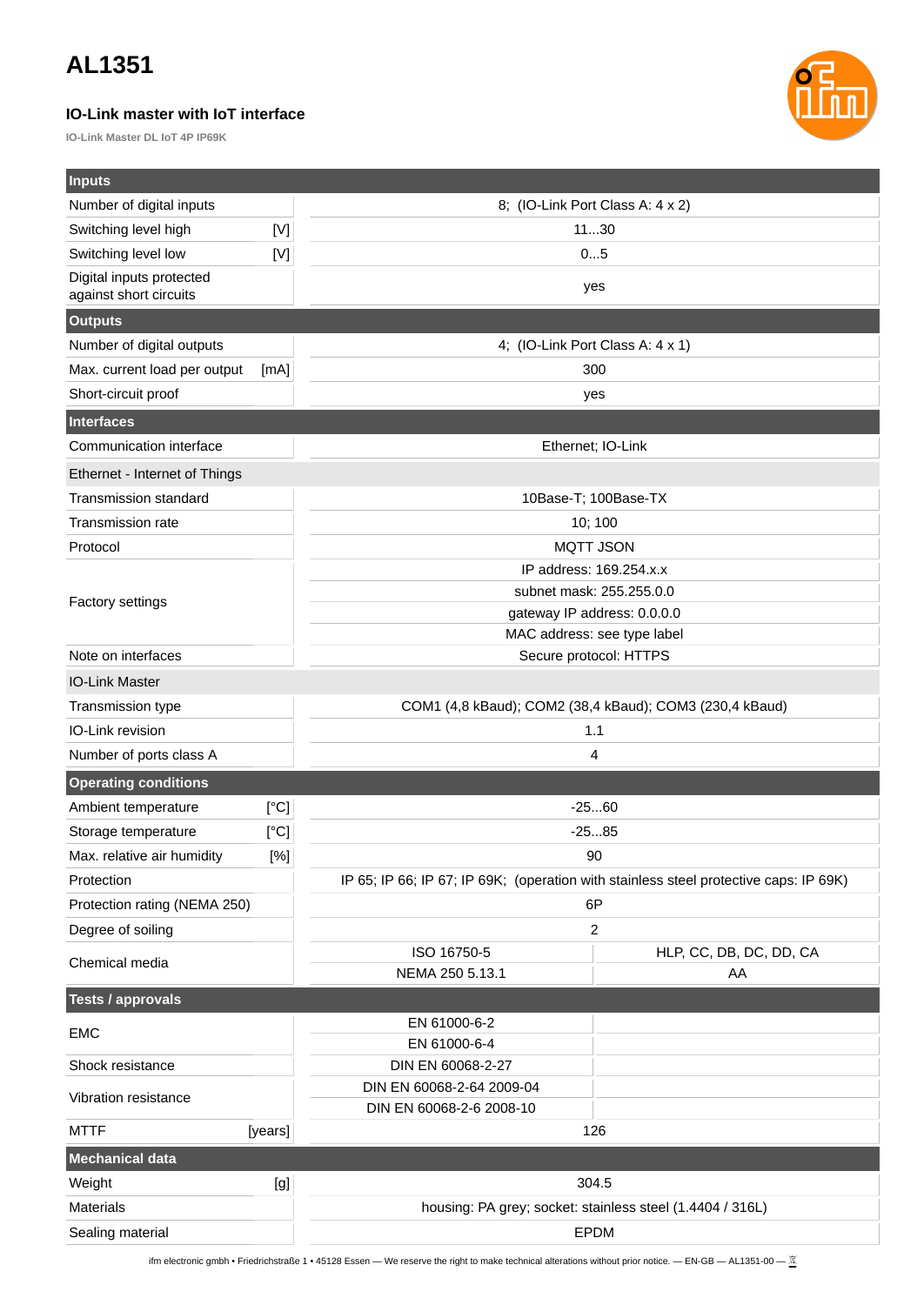#### **IO-Link master with IoT interface**

**IO-Link Master DL IoT 4P IP69K**



| Remarks                                 |                                                   |                                                                |
|-----------------------------------------|---------------------------------------------------|----------------------------------------------------------------|
| Remarks                                 |                                                   | For further information please see the operating instructions. |
| Pack quantity                           |                                                   | 1 pcs.                                                         |
| <b>Electrical connection - Ethernet</b> |                                                   |                                                                |
| Connector: M12; Sealing: EPDM           |                                                   |                                                                |
|                                         |                                                   |                                                                |
|                                         |                                                   |                                                                |
|                                         |                                                   |                                                                |
|                                         |                                                   |                                                                |
|                                         |                                                   |                                                                |
|                                         |                                                   |                                                                |
| <b>IoT X21, X22</b>                     |                                                   |                                                                |
| $\mathbf{1}$                            | $TX +$                                            |                                                                |
| $\overline{\mathbf{c}}$                 | $RX +$                                            |                                                                |
| 3                                       | $TX -$                                            |                                                                |
| 4                                       | $RX -$                                            |                                                                |
| 5                                       | not used                                          |                                                                |
|                                         | <b>Electrical connection - Process connection</b> |                                                                |
| Connector: M12; Sealing: EPDM           |                                                   |                                                                |
|                                         |                                                   |                                                                |
|                                         |                                                   |                                                                |
|                                         |                                                   |                                                                |
|                                         |                                                   |                                                                |
|                                         |                                                   |                                                                |
|                                         |                                                   |                                                                |
| IO-Link Port Class A X01X04             |                                                   |                                                                |
| $\mathbf 1$                             | Sensor supply (US) L+                             |                                                                |
| $\overline{\mathbf{c}}$                 | digital input                                     |                                                                |
| 3                                       | Sensor supply (US) L-                             |                                                                |
| 4                                       | C/Q IO-Link                                       |                                                                |
| 5                                       | not used                                          |                                                                |
|                                         | Electrical connection - voltage supply            |                                                                |
| Connector: M12                          |                                                   |                                                                |
|                                         |                                                   |                                                                |
|                                         |                                                   |                                                                |
|                                         |                                                   |                                                                |
|                                         |                                                   |                                                                |
|                                         |                                                   |                                                                |
|                                         |                                                   |                                                                |